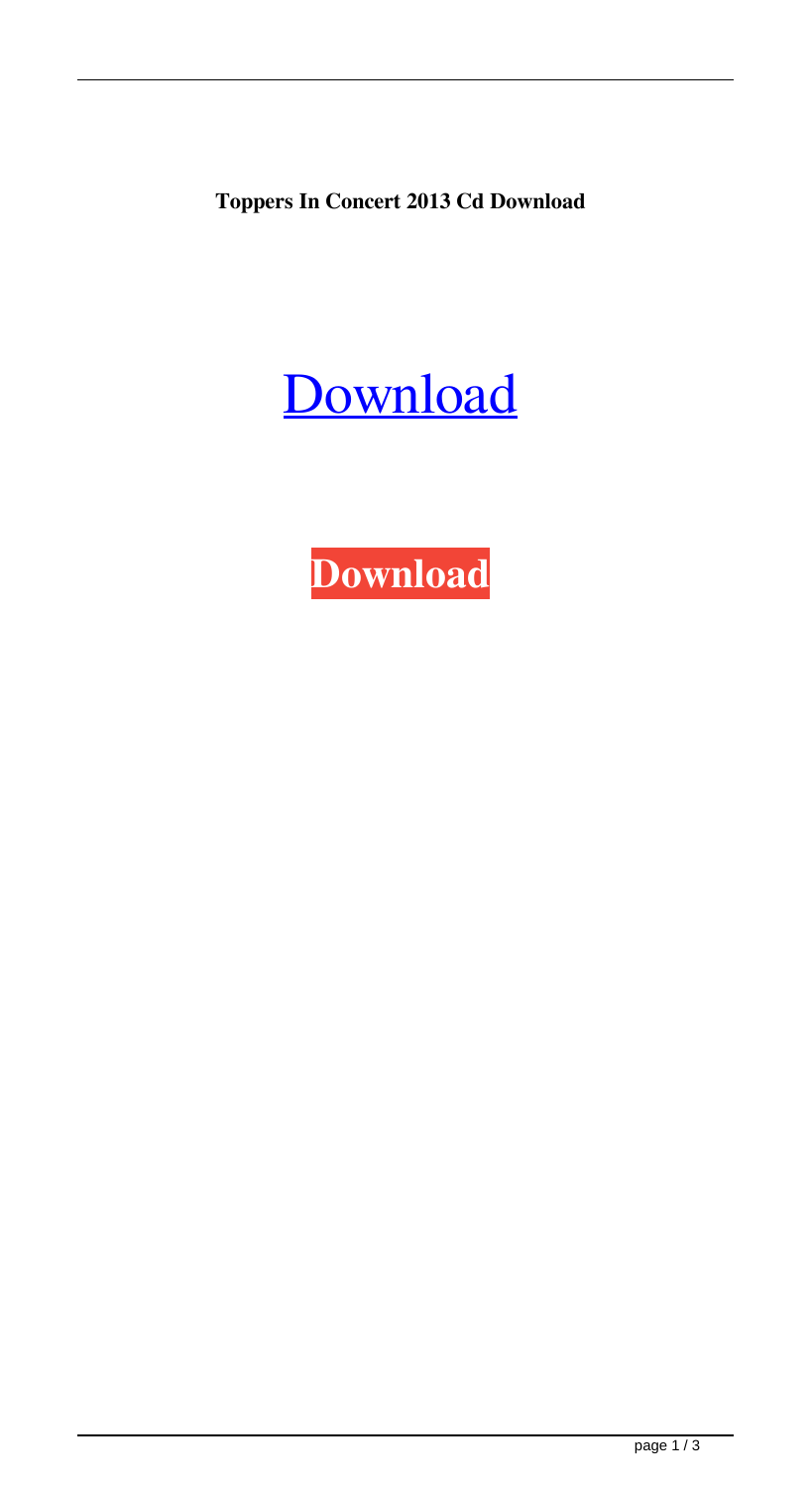List of singles by Shakur in chronological order With the purchase of a CD or Vinyl record dispatched from and sold by Amazon, you get 90 days free access to the Amazon Music Unlimited Individual plan. Category:MTV EMA winners Category:2000 songs Category:CeCe Peniston songs Category:Songs about sexuality Category:Songs written by Sean Combs Category:Contemporary R&B ballads Category:Music videos directed by Marc Webb Category:Song recordings produced by Sean Combs Category:Songs written by Shakur (musician) Category:2000s balladsFamily hotel Family hotel (also known as self-catering hotels, self-catering accommodation, family guest house, and children's hotel) is a type of lodging facility that caters specifically to a family. Such hotels are usually smaller than those designed to host adults only, and have fewer facilities. Attractions include a kitchenette or kitchenette-equipped room, a space for sleeping, and a living area that can accommodate a minimum of two people. Family hotels can be found in urban areas such as metros, in suburban areas, and in rural settings. In the United States, "family hotel" is an official designation by the Hotel & Motel Association of America, and "family guest house" is the official designation by the International Accommodations Brokers Association. In Great Britain, most hotels catering to families are of a slightly larger scale than those catering to adults. One distinguishing feature is that they may have separate sleeping areas. These tend to be located at the back of the hotel building, usually called the basement or basement annex. These rooms are often insulated from the rest of the building, and have their own lighting and heating. References Category:Types of hotel Category:Hotel terminologyQ: Are these vectors in the same \$R\$-subspace? \$M\_2(\mathbb R)\$ is a vector space over the field \$\mathbb R\$. Let  $v_1 = (1,0)^T$  and  $v_2 = (0,1)^T$ . I have to show that these two vectors  $v_1$ \$ and \$v\_2\$ are not in the same \$\mathbb R\$-subspace. I do not know how to approach this problem. Can anybody tell me how to do it?